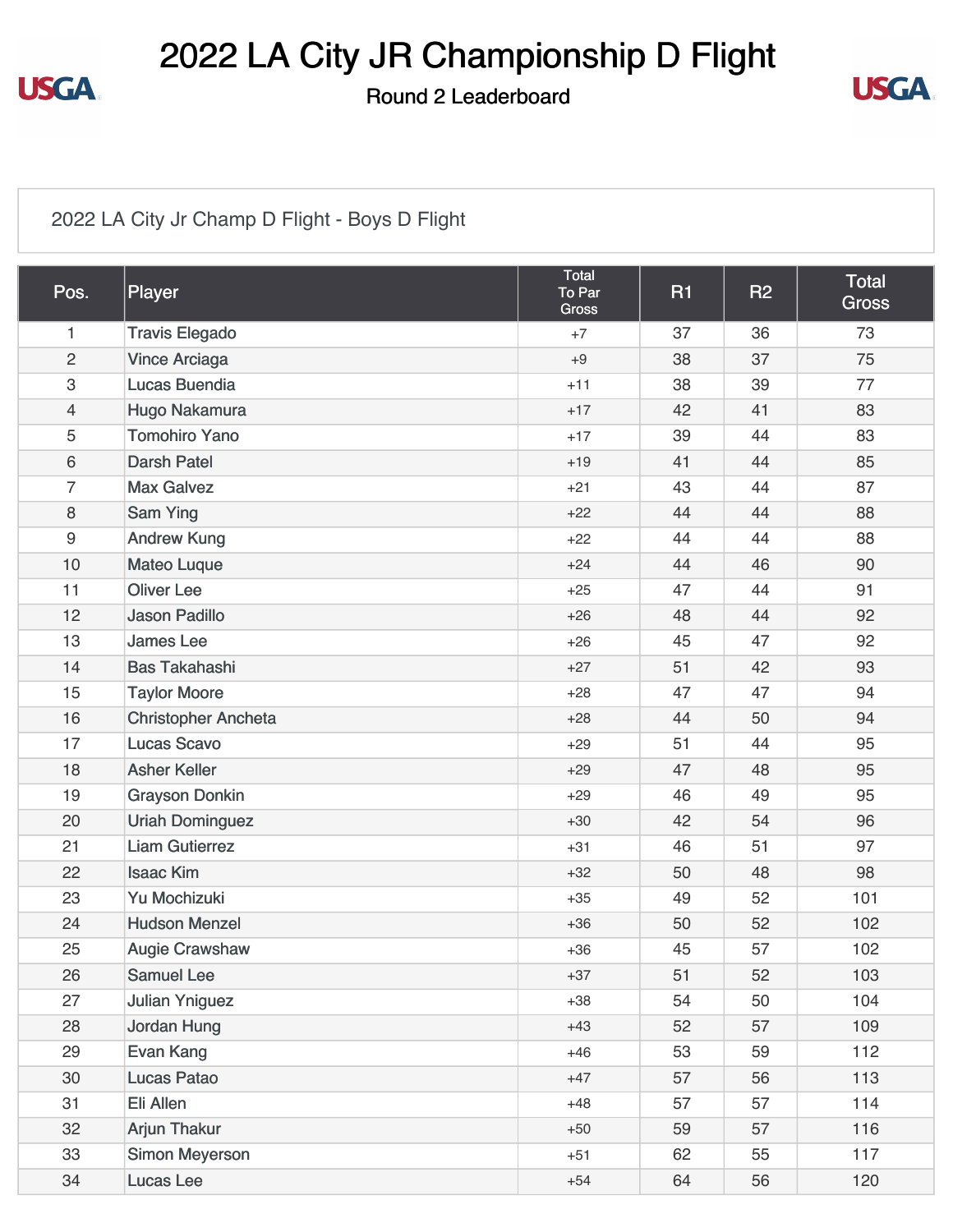

# 2022 LA City JR Championship D Flight

### Round 2 Leaderboard



| 35        | <b>Aiden Paek</b>    | +59                      | 59        | 66        | 125       |
|-----------|----------------------|--------------------------|-----------|-----------|-----------|
| <b>NS</b> | <b>Chad AlHashim</b> | $\overline{\phantom{0}}$ | <b>NS</b> | <b>NS</b> | <b>NS</b> |
| <b>NS</b> | Levi Shane           | $\overline{\phantom{0}}$ | <b>WD</b> | <b>NS</b> | <b>NS</b> |
| <b>NS</b> | <b>Shane Kim</b>     | $\overline{\phantom{a}}$ | <b>NS</b> | <b>NS</b> | <b>NS</b> |